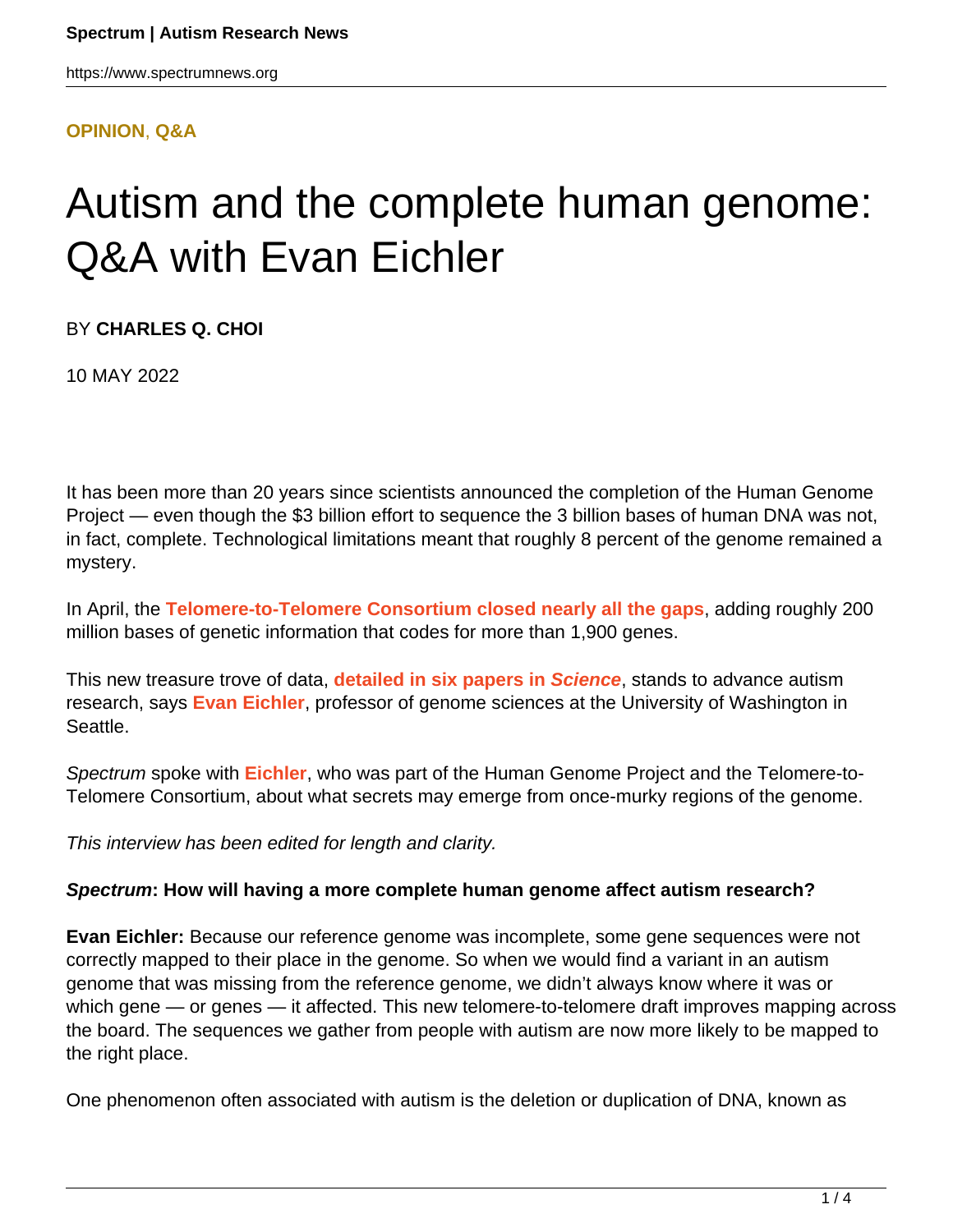https://www.spectrumnews.org

copy number variation (CNV). In our recent paper in Science, we analyzed the new **[telomere-to](https://www.science.org/doi/10.1126/science.abj6965)[telomere data](https://www.science.org/doi/10.1126/science.abj6965)** and found that it was a better predictor of true copy number 9 times out of 10 when compared with the old reference. That means we're in a much better position to assess CNVs, which we know to contribute to autism, than with the old reference that was full of holes.

# **S: How was this updated human genome sequence produced differently from previous ones?**

**EE:** We typically sequence autism genomes with short reads, which are just a few hundred bases long. When we do this, we're missing genetic variation that occur over long stretches of DNA, particularly structural variation such as large deletions, duplications and rearrangements of DNA. We have previously shown that about 75 percent of all structural variation in the human genome goes undetected if we rely only on short-read data. Roughly 10 percent of autism cases stem from known **[structural variation in DNA](https://www.spectrumnews.org/news/toolbox/massive-genomic-database-helps-decode-mutations-effects/)**. If we can sequence the genomes of autism families with long reads, many thousands of bases long, we can explore the 75 percent of structural variation that was previously undetected and potentially find more genetic causes of autism.

### **S: Are there potentially new autism-linked genes in the more complete genome?**

**EE:** About 500 genes have been mapped to complex regions of the new reference genome that were previously excluded from sequencing studies because our techniques didn't reliably map there. Among those genes are ones important for brain function, such as **[SRGAP2C](https://www.spectrumnews.org/opinion/q-and-a/questions-evan-eichler-evolving-theory-autism/)**. The number of copies of this gene influences where, how and when dendrites form during development, which influences the density and strength of synaptic connections. It's a gene incredibly important to brain function, whose duplicate copies we couldn't reliably detect with short reads.

Another gene, **[ARHGAP11B](https://www.spectrumnews.org/news/spotted/spotted-social-cells-brain-bulge/)** on chromosome 15, was previously found to be deleted in two people with autism and intellectual disability. It's known to increase neuronal stem cell division during development. That gene is typically not studied in autistic people because it was mapped to very repetitive regions of the genome that previous genome-sequencing techniques skipped over entirely.

### **S: What could we learn about autism from the 'dark' regions of the human genome that do not code for proteins?**

**EE:** DNA that makes up the short arms of human chromosomes, called acrocentric DNA, may be important in autism. Those stretches were only sequenced in the last year or so of the Telomere-to-Telomere project.

There are gene families in acrocentric DNA that encode rDNA, which helps form the ribosomes that produce proteins in cells. We know autism is often linked with having too many or too few copies of genes; acrocentric DNA is another category of DNA we can now analyze for the same problem. If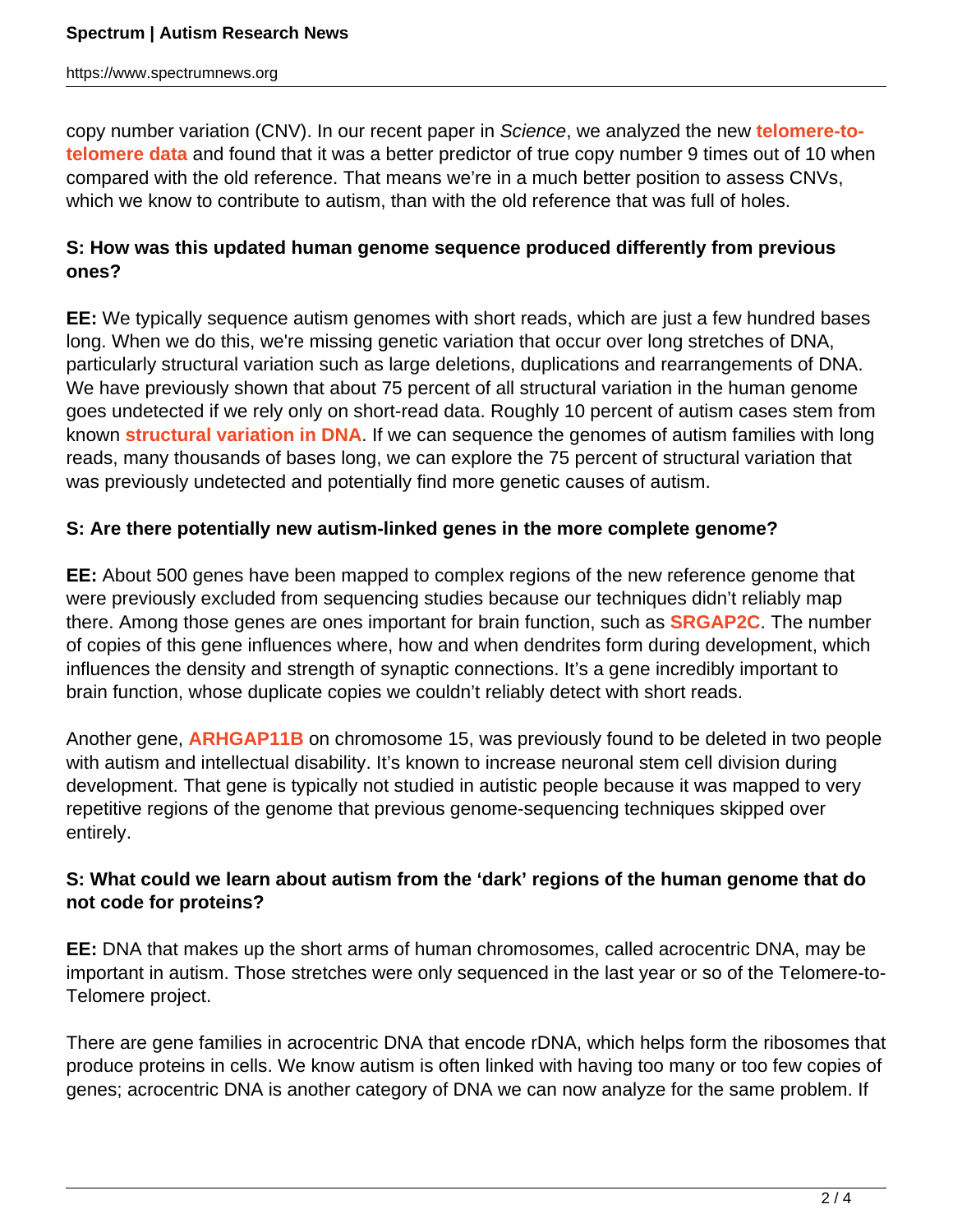we can compare the rDNA of people with autism with that of neurotypical individuals, any differences we see may help us understand the chances of developing autism.

### **S: Now that we have a new reference genome, will some autism studies need to be repeated?**

**EE:** Yes, we'll need to run all autism genomes against this new, more complete reference genome. I'm particularly interested in looking for variations in genes on the X chromosome, which is linked with sex. There are significant sex differences in boys versus girls when it comes to autism, with boys four times more likely to be autistic than girls. Now, with the new reference genome, we can detect copy number variations and other genetic variation better than before, including on the X chromosome.

We would also like to look at unsolved cases of autism — those not linked to any known rare genetic variants and those without high polygenic risk scores, which reflect common genetic variants associated with the condition. These unsolved cases account for a very large fraction of kids with autism. Maybe in the dark regions of the genome, or in genes not characterized before, we can find answers — especially with long-read sequences of Mom, Dad and unaffected siblings to shed light on how these unsolved cases are genetically distinct or similar to their family members.

# **S: What about [methylated DNA](https://www.spectrumnews.org/news/dna-methylation-in-autism-explained/) — DNA with chemical tags called methyl groups on top. There is evidence that these epigenetic tags, which influence gene activity, play a role in autism.**

**EE:** With new long-read sequencing techniques such as nanopore sequencing, **[we can](https://www.science.org/doi/10.1126/science.abj5089) [distinguish methylated sequences](https://www.science.org/doi/10.1126/science.abj5089)** without having to amplify or convert the DNA beforehand, as was necessary with prior techniques. There might be differences in **[epigenetic](https://www.spectrumnews.org/wiki/epigenetics/)** modifications of DNA between people with and without autism that we missed before, which could help address some of the unsolved cases of autism.

# **S: How feasible is it for researchers to conduct long-read sequencing, or for families to access it?**

**EE:** The major limitation is the cost. Sequencing and assembling a genome well with long reads costs about \$10,000, compared with about \$1,000 with short reads. Most insurance companies are not going to pay for long-read sequencing. There's also the issue of throughput. Since it started in 2016, **[the SPARK project](https://www.spectrumnews.org/news/large-genetic-registry-may-uncover-autisms-diverse-origins/)** has aimed to look at 50,000 families using exome sequences, which capture only the protein-coding regions of the genome. In that same time, we could look at just 50 families with long-read whole-genome sequencing. **[SPARK is funded by the Simons Foundation, Spectrum's parent organization.]**

But costs always come down with time. I think that long reads will replace short reads in 10 years. I